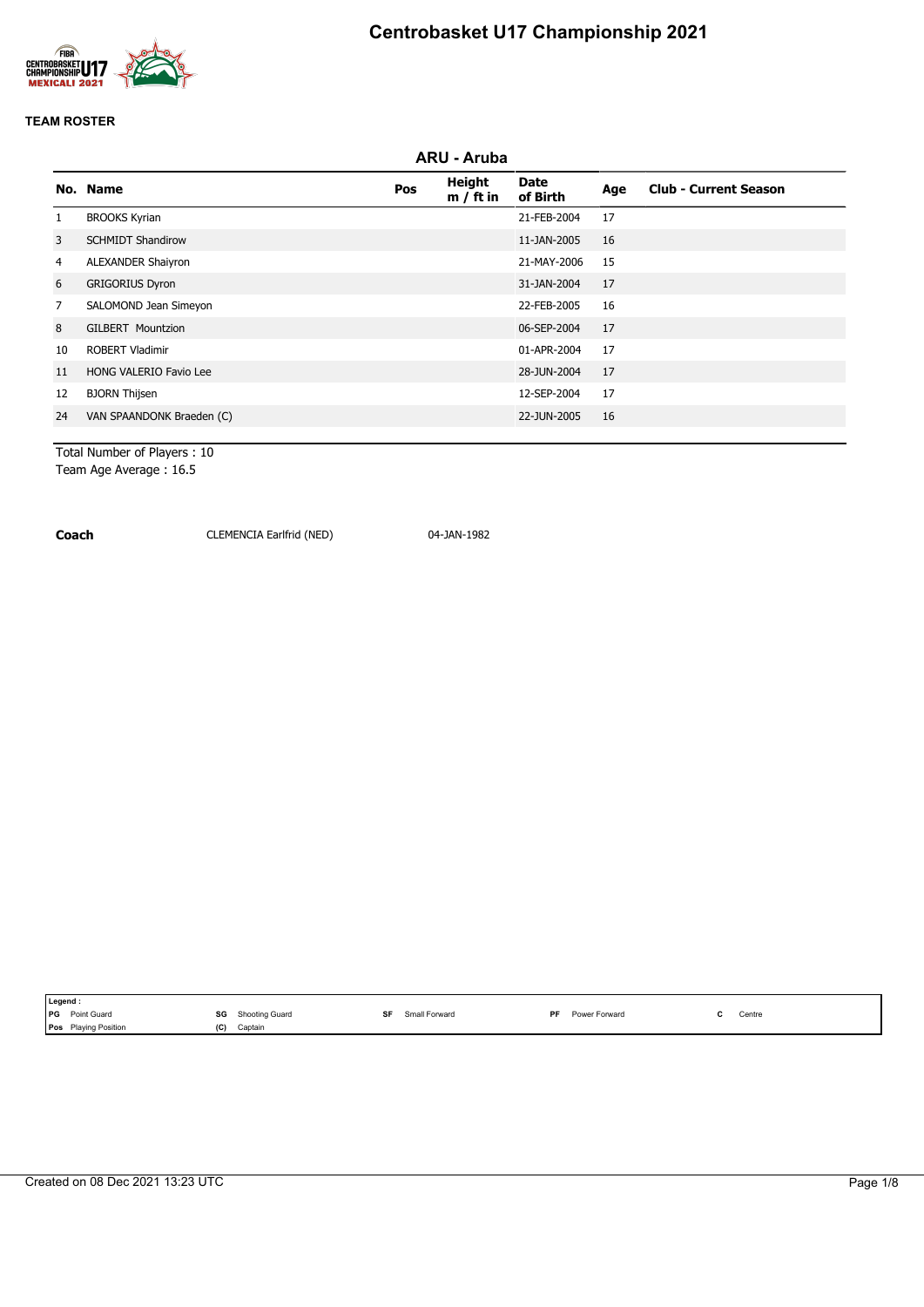

|                |                                   |     | <b>CRC - Costa Rica</b> |                  |     |                              |
|----------------|-----------------------------------|-----|-------------------------|------------------|-----|------------------------------|
|                | No. Name                          | Pos | Height<br>$m / ft$ in   | Date<br>of Birth | Age | <b>Club - Current Season</b> |
|                | CALDERON Marcelo Gatjens          | PG  | 1.86 / 6' 1''           | 27-SEP-2004      | 17  |                              |
| 2              | <b>ARCE SOTO Fabian</b>           | G   | 1.77 / 5' 10"           | 22-AUG-2004      | 17  |                              |
| 3              | CHEUNG HERNANDEZ Emmanuel Isaac   | G   | 1.85/6'1"               | 06-OCT-2006      | 15  |                              |
| $\overline{4}$ | ARGUELLO BARRIENTOS Nicolas       | SG  | 1.84/6'0''              | 04-JUL-2005      | 16  |                              |
| 9              | MARIN MEOÑO Alejandro             | G   | 1.88 / 6' 2''           | 14-SEP-2005      | 16  |                              |
| 11             | MARTINEZ RODRIGUEZ Saul Eliseo    | PG  | 1.72 / 5' 8''           | 30-MAR-2005      | 16  |                              |
| 13             | <b>CAMPOS ARIAS Victor Daniel</b> | PF  | 1.88 / 6' 2''           | 10-FEB-2004      | 17  |                              |
| 15             | <b>MENA SALAS Matias</b>          | G   | 1.88 / 6' 2''           | 26-AUG-2005      | 16  |                              |
| 20             | FOSTER THOMPSON Keyand Hideshi    | C   | 0.02 / 0' 0''           | 19-MAY-2004      | 17  |                              |
| 23             | MORA Andres (C)                   | PG  | 1.83/6'0''              | 20-FEB-2004      | 17  |                              |
| 24             | <b>GUERRERO ULLOA Mayron Yoel</b> | PF  | 1.90 / 6' 3''           | 24-OCT-2004      | 17  |                              |
| 31             | SOLIS QUIROS Julian               | SG  | 1.88 / 6' 2''           | 20-JUL-2004      | 17  |                              |
|                |                                   |     |                         |                  |     |                              |

Total Number of Players : 12 Team Age Average : 16.5 Team Height Average : 1.69 / 5' 7"

| Coach           | <b>MONGE Alexis</b>          | 25-JUN-1958 |
|-----------------|------------------------------|-------------|
| Assistant Coach | FUENTES CALDERÓN José Rafael | 24-MAR-1986 |

| Point Guard<br><b>PG</b><br>SF<br><b>DE</b><br>SG<br>Small Forward<br>Shooting Guard<br>Power Forward<br>Centre<br>the contract of the contract of the<br>the contract of the contract of<br>Pos<br>(C)<br>Captain | Legend: |                         |  |  |  |  |
|--------------------------------------------------------------------------------------------------------------------------------------------------------------------------------------------------------------------|---------|-------------------------|--|--|--|--|
|                                                                                                                                                                                                                    |         |                         |  |  |  |  |
|                                                                                                                                                                                                                    |         | <b>Playing Position</b> |  |  |  |  |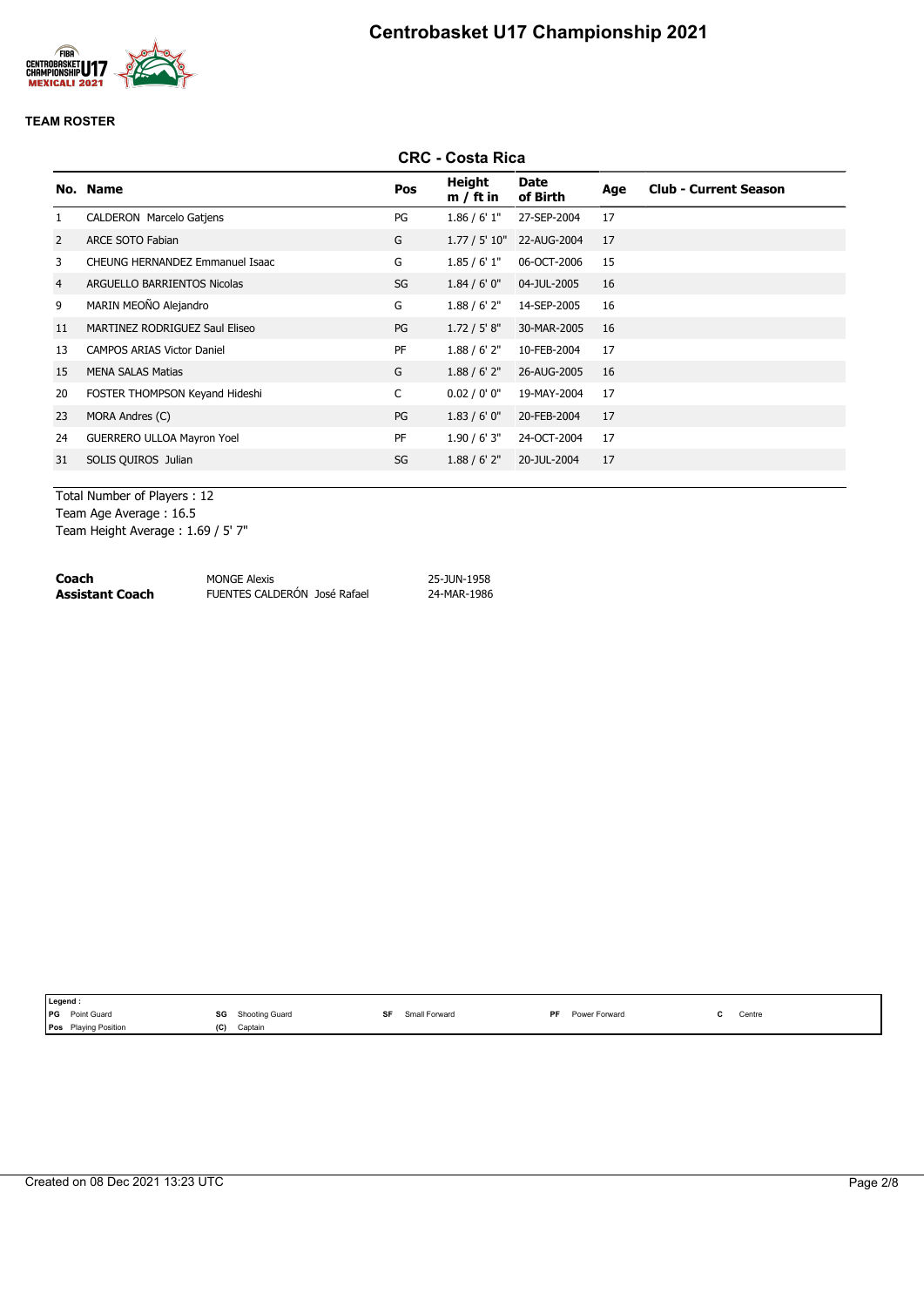

# **DOM - Dominican Republic**

|                | No. Name                                | Pos       | Height<br>$m / ft$ in | Date<br>of Birth | Age | <b>Club - Current Season</b> |
|----------------|-----------------------------------------|-----------|-----------------------|------------------|-----|------------------------------|
| $\mathbf 0$    | MUÑOZ Wandy (C)                         | PG        | $1.76 / 5'$ 9"        | 01-FEB-2005      | 16  |                              |
| $\overline{2}$ | <b>ALCANTARA Greily</b>                 |           |                       | 23-MAY-2004      | 17  |                              |
| 4              | <b>GALICIA ADAMES Junior Bienvenido</b> |           |                       | 01-JUN-2004      | 17  |                              |
| 5              | <b>BURGOS MEJIA Wilber Luis</b>         |           |                       | 07-JAN-2004      | 17  |                              |
| $\overline{7}$ | JIMENEZ ACOSTA José Alfredo             |           |                       | 03-APR-2004      | 17  |                              |
| 9              | NIVAR Aidony                            |           |                       | 21-FEB-2004      | 17  |                              |
| 10             | LIBERATO Yeison                         | <b>SF</b> | 1.98/6'6''            | 16-JAN-2005      | 16  |                              |
| 11             | MUHAMMAD PAULINO Nasir Elijad           |           |                       | 03-JUN-2004      | 17  |                              |
| 12             | <b>DIAZ Luis</b>                        | SG        | 2.03 / 6' 8''         | 11-FEB-2005      | 16  |                              |
| 13             | NUÑEZ HERNANDEZ Leonel Pascual          |           |                       | 13-JAN-2004      | 17  |                              |
| 23             | DANIEL LINARES Edwin Felix              |           |                       | 27-APR-2004      | 17  |                              |
| 44             | BATISTA PINEDA Juan Daniel              |           |                       | 07-MAY-2004      | 17  |                              |
|                |                                         |           |                       |                  |     |                              |

Total Number of Players : 12 Team Age Average : 16.8 Team Height Average : 1.92 / 6' 4"

| Coach           | CABRERA TEJADA Jose Humberto | 09-AUG-1980 |
|-----------------|------------------------------|-------------|
| Assistant Coach | BRITO Juan                   | 27-MAY-1967 |
| Assistant Coach | MERCEDES ROSARIO Jose        | 19-MAR-1964 |

|            | Legend :                    |     |                |    |               |    |               |        |
|------------|-----------------------------|-----|----------------|----|---------------|----|---------------|--------|
| <b>IPG</b> | <b>Point Guard</b>          | SG  | Shooting Guard | SF | Small Forward | PF | Power Forward | Centre |
|            | <b>Pos</b> Playing Position | (C) | Captain        |    |               |    |               |        |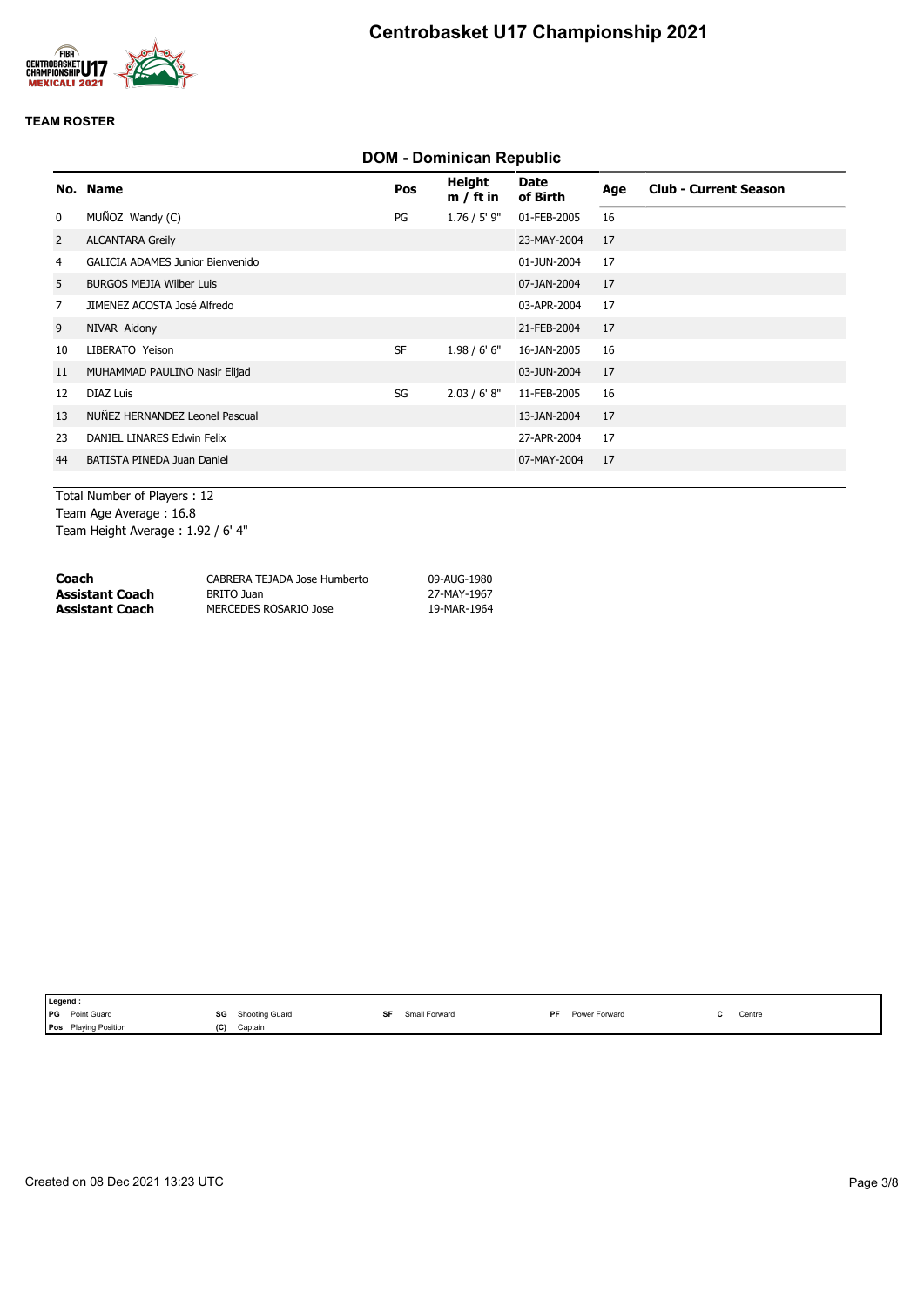

|                |                                          |           | <b>ESA - El Salvador</b> |                  |     |                              |
|----------------|------------------------------------------|-----------|--------------------------|------------------|-----|------------------------------|
|                | No. Name                                 | Pos       | Height<br>$m / ft$ in    | Date<br>of Birth | Age | <b>Club - Current Season</b> |
| 3              | <b>DURAN PINEDA Isaac Matthew</b>        |           |                          | 12-SEP-2005      | 16  |                              |
| $\overline{7}$ | <b>TOBAR SOLER Gabriel</b>               | <b>PF</b> | 1.85/6'1"                | 14-AUG-2006      | 15  |                              |
| 8              | IBARRA Juan Pablo (C)                    | C         | $1.94/6'$ 4"             | 06-JAN-2004      | 17  |                              |
| 9              | <b>BENAVIDEZ FLORES Frederick Adrian</b> | PF        | 1.85/6'1"                | 09-NOV-2006      | 15  |                              |
| 10             | <b>CHINCHILLA TORRES Walter Nicolas</b>  |           |                          | 02-OCT-2004      | 17  |                              |
| 11             | BENAVIDES CRUZ Diego Gilberto            | G         | $1.70 / 5'$ 7"           | 24-MAY-2005      | 16  |                              |
| 14             | GONZALEZ Jaime                           | F.        | 1.82 / 5' 12"            | 25-NOV-2004      | 17  |                              |
| 15             | PERAZA CHAVEZ Cesar Alexis               | <b>PF</b> | 1.83/6'0''               | 13-SEP-2005      | 16  |                              |
| 23             | VALECIA SANCHEZ Carlos Dario             |           |                          | 18-JUN-2004      | 17  |                              |
| 26             | SIBRIAN Kaeden Giovanny                  |           |                          | 26-JAN-2006      | 15  |                              |
| 30             | FLORES AREVALO Steven Isai               | G         | 1.65 / 5' 5''            | 09-MAR-2005      | 16  |                              |
| 35             | FIGUEROA UMAÑA Jose Andres               |           |                          | 24-MAR-2004      | 17  |                              |
|                |                                          |           |                          |                  |     |                              |

Total Number of Players : 12 Team Age Average : 16.2 Team Height Average : 1.81 / 5' 11"

| Coach           | LAHUD Mauricio                    | 19-SEP-1984 |
|-----------------|-----------------------------------|-------------|
| Assistant Coach | ESCALANTE ANTONIO Eduardo Antonio | 08-APR-1993 |

| Legend :   |                      |     |                |    |               |    |               |                                           |
|------------|----------------------|-----|----------------|----|---------------|----|---------------|-------------------------------------------|
| <b>IPG</b> | Point Guard          | SG  | Shooting Guard | SF | Small Forward | PF | Power Forward | Centre<br>the contract of the contract of |
|            | Pos Playing Position | (C) | Captain        |    |               |    |               |                                           |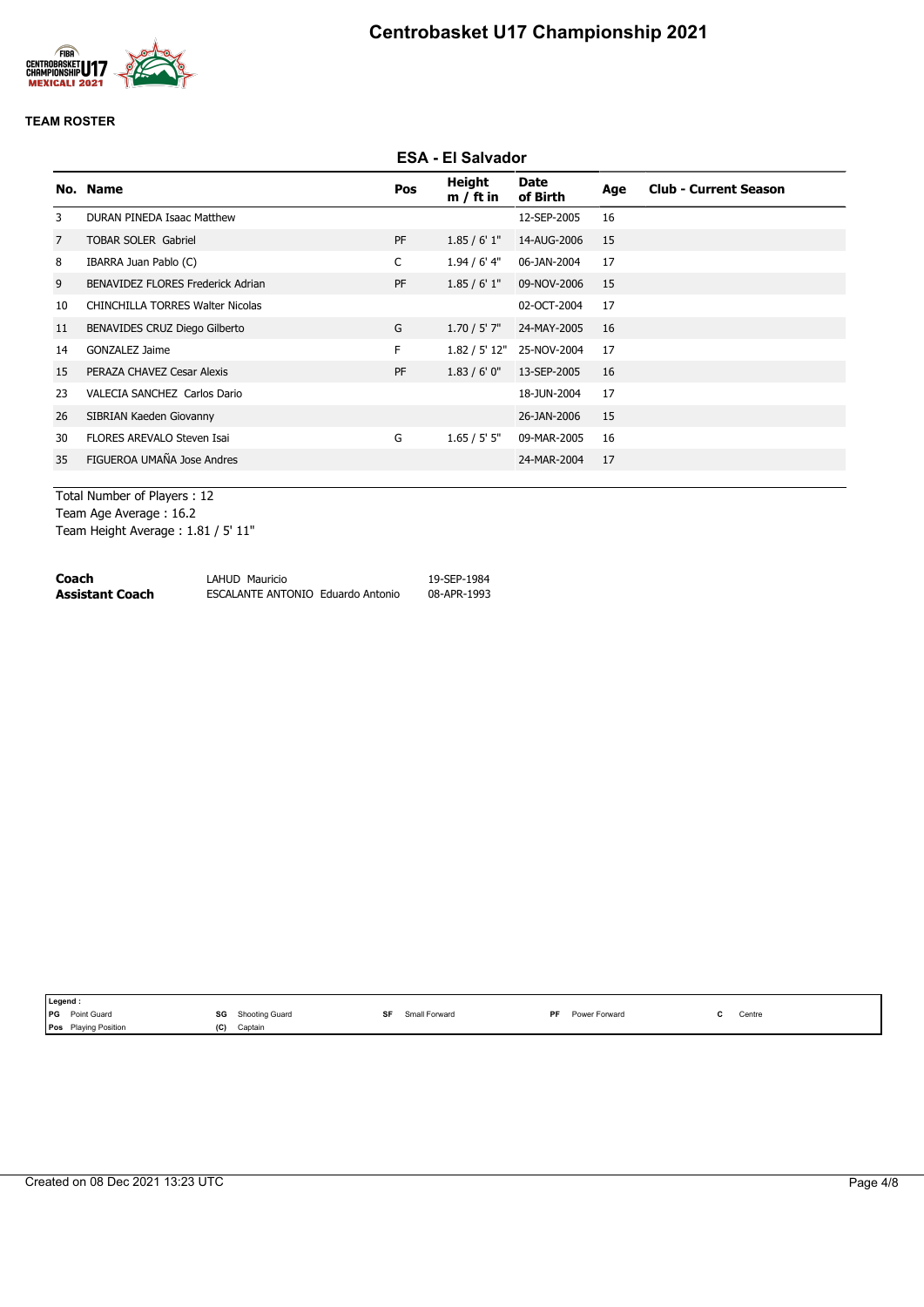



|                | JAM - Jamaica           |     |                       |                         |     |                              |  |  |  |  |
|----------------|-------------------------|-----|-----------------------|-------------------------|-----|------------------------------|--|--|--|--|
|                | No. Name                | Pos | Height<br>$m / ft$ in | <b>Date</b><br>of Birth | Age | <b>Club - Current Season</b> |  |  |  |  |
| $\mathbf{1}$   | <b>HANNAM Daeshawn</b>  |     |                       | 10-MAY-2004             | 17  |                              |  |  |  |  |
| $\overline{2}$ | *JOHNSON London         |     |                       | 06-JUN-2004             | 17  |                              |  |  |  |  |
| 3              | DACOSTA Cory            |     |                       | 24-NOV-2004             | 17  |                              |  |  |  |  |
| 5              | CLARKE Xavier (C)       |     |                       | 25-MAY-2004             | 17  |                              |  |  |  |  |
| 8              | <b>LEWIN Reinaldo</b>   |     |                       | 25-FEB-2004             | 17  |                              |  |  |  |  |
| 9              | <b>WILLIAMS Tyreese</b> |     |                       | 29-JUL-2004             | 17  |                              |  |  |  |  |
| 11             | <b>TRAVERS Flawless</b> |     |                       | 26-AUG-2004             | 17  |                              |  |  |  |  |
| 14             | <b>MCDONALD Marcus</b>  |     |                       | 14-FEB-2007             | 14  |                              |  |  |  |  |
| 16             | <b>MCDONALD Triston</b> |     |                       | 15-FEB-2008             | 13  |                              |  |  |  |  |
| 22             | MILLIS Romareo          |     |                       | 11-AUG-2004             | 17  |                              |  |  |  |  |
| 32             | <b>CLAHAR Odaine</b>    |     |                       | 20-OCT-2004             | 17  |                              |  |  |  |  |
| 34             | JAMES Jordan            |     |                       | 21-JAN-2004             | 17  |                              |  |  |  |  |
|                |                         |     |                       |                         |     |                              |  |  |  |  |

Total Number of Players : 12 Team Age Average : 16.4

**Coach** POYSER trevor 01-AUG-1966 **Assistant Coach** SULLIVAN Damon 01-AUG-1983

\* designates a player who falls under art. 3.20a of FIBA internal regulations

**Legend :<br>PG** Point Guard **SG** Shooting Guard **SF** Small Forward **PF** Power Forward **C** Centre **Pos** Playing Position **(C)** Captain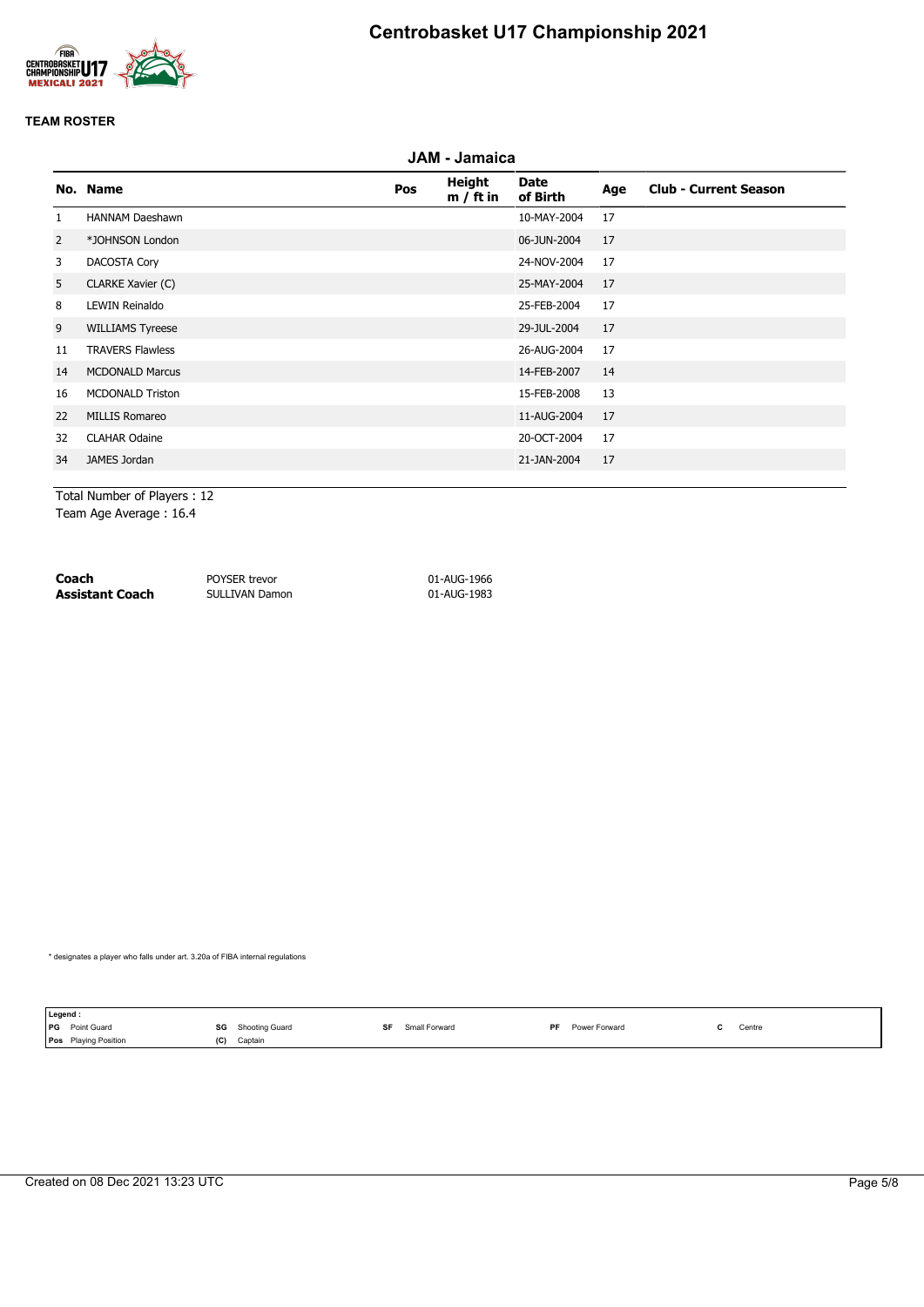



|                | <b>MEX - Mexico</b>           |     |                       |                         |     |                              |  |  |
|----------------|-------------------------------|-----|-----------------------|-------------------------|-----|------------------------------|--|--|
|                | No. Name                      | Pos | Height<br>$m / ft$ in | <b>Date</b><br>of Birth | Age | <b>Club - Current Season</b> |  |  |
| 4              | *LOPEZ Osmark                 |     |                       | 14-JUL-2004             | 17  |                              |  |  |
| 5              | <b>CORDOVA Ramses</b>         |     |                       | 12-AUG-2004             | 17  |                              |  |  |
| 6              | <b>VILLARREAL COLIN Raul</b>  |     |                       | 30-DEC-2004             | 16  |                              |  |  |
| $\overline{7}$ | CAMACHO Santiago              |     |                       | 29-FEB-2004             | 17  |                              |  |  |
| 8              | MARTINEZ BRENNAN Ryan Casey   |     |                       | 10-MAY-2004             | 17  |                              |  |  |
| 9              | OCAMPO CASTRO JOSUE           |     |                       | 03-MAR-2004             | 17  |                              |  |  |
| 10             | SOQUI Aram                    | G   | 1.88 / 6' 2''         | 31-DEC-2005             | 15  |                              |  |  |
| 11             | VALDES BANDA Victor Cesar (C) |     |                       | 18-JUN-2004             | 17  |                              |  |  |
| 12             | <b>HERNANDEZ Leonardo</b>     |     |                       | 29-JUN-2004             | 17  |                              |  |  |
| 13             | ESPEJEL DAZA EDUARDO          |     |                       | 29-APR-2004             | 17  |                              |  |  |
| 14             | GUERRERO GALINDO Gerardo      |     |                       | 05-JUN-2004             | 17  |                              |  |  |
| 15             | DOMINGUEZ Jorge               |     |                       | 04-JAN-2004             | 17  |                              |  |  |

Total Number of Players : 12 Team Age Average : 16.8 Team Height Average : 1.88 / 6' 2"

| Coach           | MORENO BERRIOCHOA Luis Dionisio (ESP) | 10-OCT-1971 |
|-----------------|---------------------------------------|-------------|
| Assistant Coach | FRANCO MACHUCA Adolfo Alejandro       | 05-NOV-1982 |
| Assistant Coach | RAMOS GUIN Efrain                     | 02-OCT-1977 |

\* designates a player who falls under art. 3.20a of FIBA internal regulations

|            | Legend:                     |     |                                |    |               |    |               |                                                           |
|------------|-----------------------------|-----|--------------------------------|----|---------------|----|---------------|-----------------------------------------------------------|
| <b>IPG</b> | Point Guard                 | SG  | <b>Shooting Guard</b><br>----- | SF | Small Forward | РF | Power Forward | Centre<br>the contract of the contract of the contract of |
|            | <b>Pos</b> Playing Position | (C) | Captain                        |    |               |    |               |                                                           |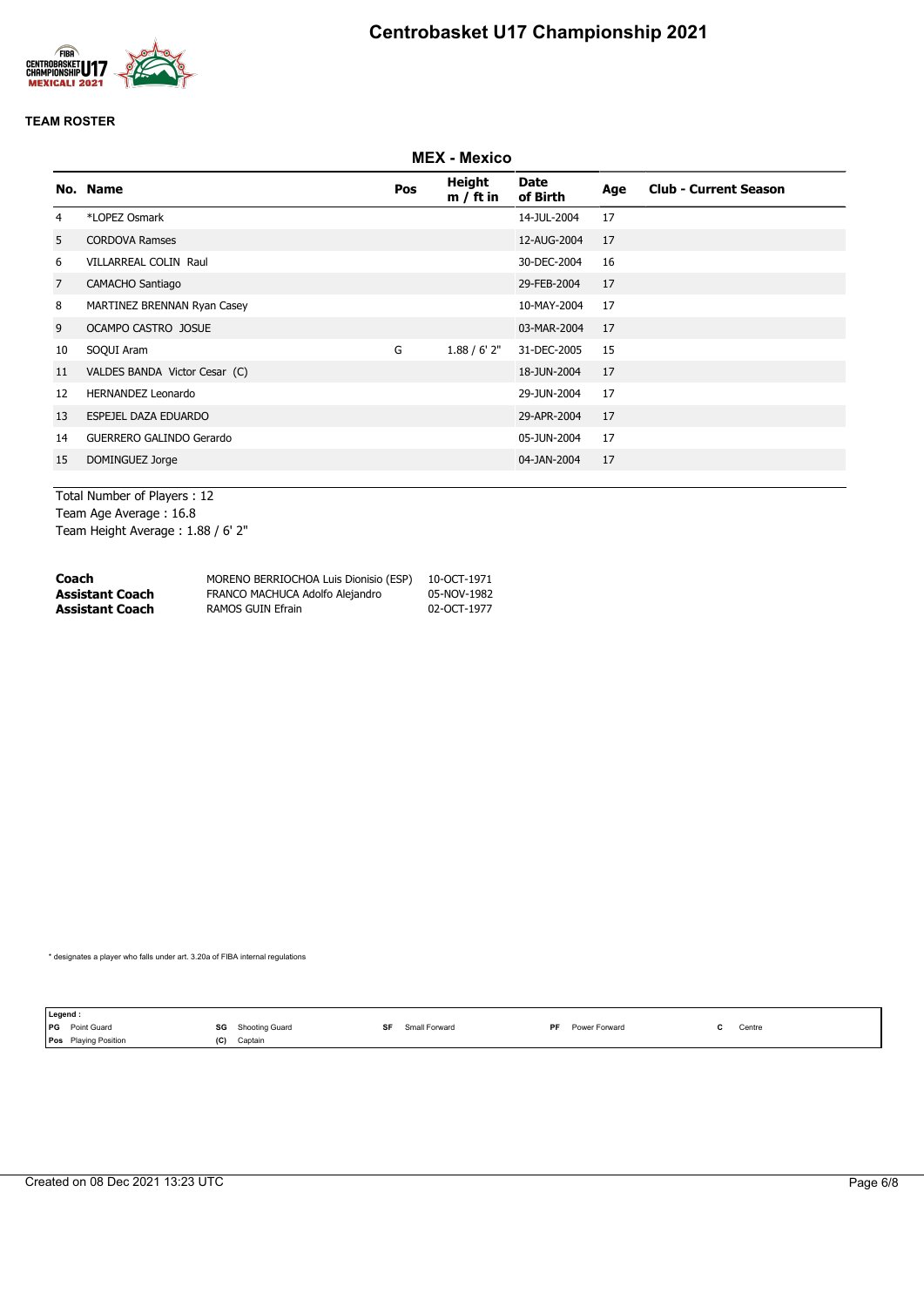

|                | <b>PAN - Panama</b>                |              |                       |                           |     |                              |  |  |  |
|----------------|------------------------------------|--------------|-----------------------|---------------------------|-----|------------------------------|--|--|--|
|                | No. Name                           | Pos          | Height<br>$m / ft$ in | Date<br>of Birth          | Age | <b>Club - Current Season</b> |  |  |  |
| 2              | <b>VERGARA OROCU Andres David</b>  | <b>SF</b>    |                       | 1.81 / 5' 11" 02-JUL-2005 | 16  |                              |  |  |  |
| 4              | <b>GONZALEZ SALINAS Ian Andres</b> | G            | 1.77 / 5' 10"         | 04-FEB-2005               | 16  |                              |  |  |  |
| 5.             | <b>MACHORE Daniels Martin</b>      | PG           | 1.70 / 5' 7"          | 28-JAN-2006               | 15  |                              |  |  |  |
| $\overline{7}$ | JULIO Victor (C)                   | PG           | 1.75 / 5' 9"          | 07-DEC-2004               | 17  |                              |  |  |  |
| 10             | ROCA Jorge                         | SG           | 1.75 / 5' 9"          | 03-DEC-2004               | 17  |                              |  |  |  |
| 14             | GONZÁLEZ Fernando                  | PF           |                       | 1.82 / 5' 12" 14-SEP-2004 | 17  |                              |  |  |  |
| 15             | <b>KENTISH Humberto</b>            | SG           | 1.73 / 5' 8''         | 15-APR-2005               | 16  |                              |  |  |  |
| 21             | MC DONALD ALBA Lionel Shamar       | PG           | 1.73 / 5' 8''         | 09-JUN-2006               | 15  |                              |  |  |  |
| 22             | LEWIS Juan                         | PF           | 1.81 / 5' 11"         | 06-OCT-2004               | 17  |                              |  |  |  |
| 24             | DE LEON Hamurabis                  | PF           | 1.84/6'0''            | 29-MAY-2004               | 17  |                              |  |  |  |
| 25             | PERIÑAN Emanuel                    | $\mathsf{C}$ | 1.83/6'0''            | 25-DEC-2004               | 16  |                              |  |  |  |
| 44             | <b>BOSQUEZ Sebastian</b>           | <b>SF</b>    | 1.88 / 6' 2''         | 14-JUN-2005               | 16  |                              |  |  |  |
|                |                                    |              |                       |                           |     |                              |  |  |  |

Total Number of Players : 12 Team Age Average : 16.3 Team Height Average : 1.79 / 5' 10"

| Coach           | ALVAREZ RIVAS Nicanor | 15-APR-1991 |
|-----------------|-----------------------|-------------|
| Assistant Coach | IGLESIAS Ricardo      | 04-MAR-1982 |

| ∥Legend :                   |                      |                     |                      |              |
|-----------------------------|----------------------|---------------------|----------------------|--------------|
| <b>PG</b> Point Guard       | SG<br>Shooting Guard | SF<br>Small Forward | Power Forward<br>PF. | Centre<br>ъ. |
| <b>Pos</b> Playing Position | (C)<br>Captain       |                     |                      |              |